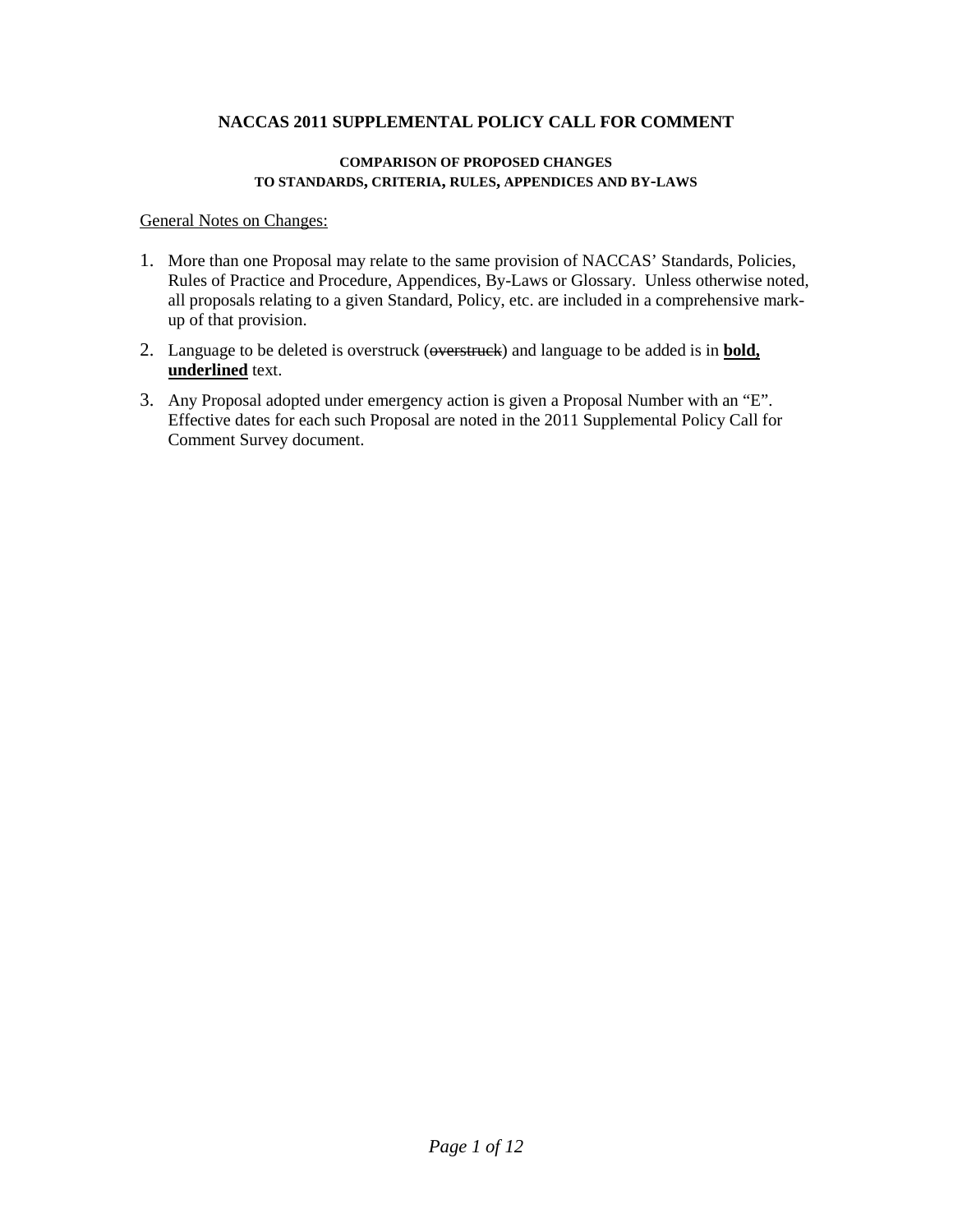# **PROPOSAL 2011-60E**

**Proposal 2011-60E:** The Commission proposes to amend Standard IV, Criterion #1 for the reasons set forth below.

**Rationale:** USDE language says: "If your school requires one (diploma) for admission, then you must rely on that copy of the diploma or GED and not on the student's certification alone." The rationale to delete the option of self-certification results from the fact that schools must obtain a copy of proof of high school completion in addition to a certification.

# **PROPOSED AMENDMENTS**

## **Standard IV**

- D 1. The institution's admission policies require that each student meet one of the following:
	- a. Proof of **Have** successful**ly** complet**ed**ion of high school or its equivalent as evidenced by any of the items on the following non-exhaustive list: copy of diploma, copy of GED certificate, copy of a transcript showing high school completion, a self-certification by student (if the school accepts self-certification, the policy must so state) or a certificate of attainment (only applicable to non-Title IV recipients**)**, etc.; or
	- b. Have a state-issued credential for secondary school completion if home schooled; or
	- c. Have the ability to benefit from the training, according to the NACCAS Ability to Benefit Policy.
	- d. If attending under a training agreement with a government agency, school district, and/or other entity, meet the admission requirements set out in the training agreement and/or applicable state licensing or certification regulations.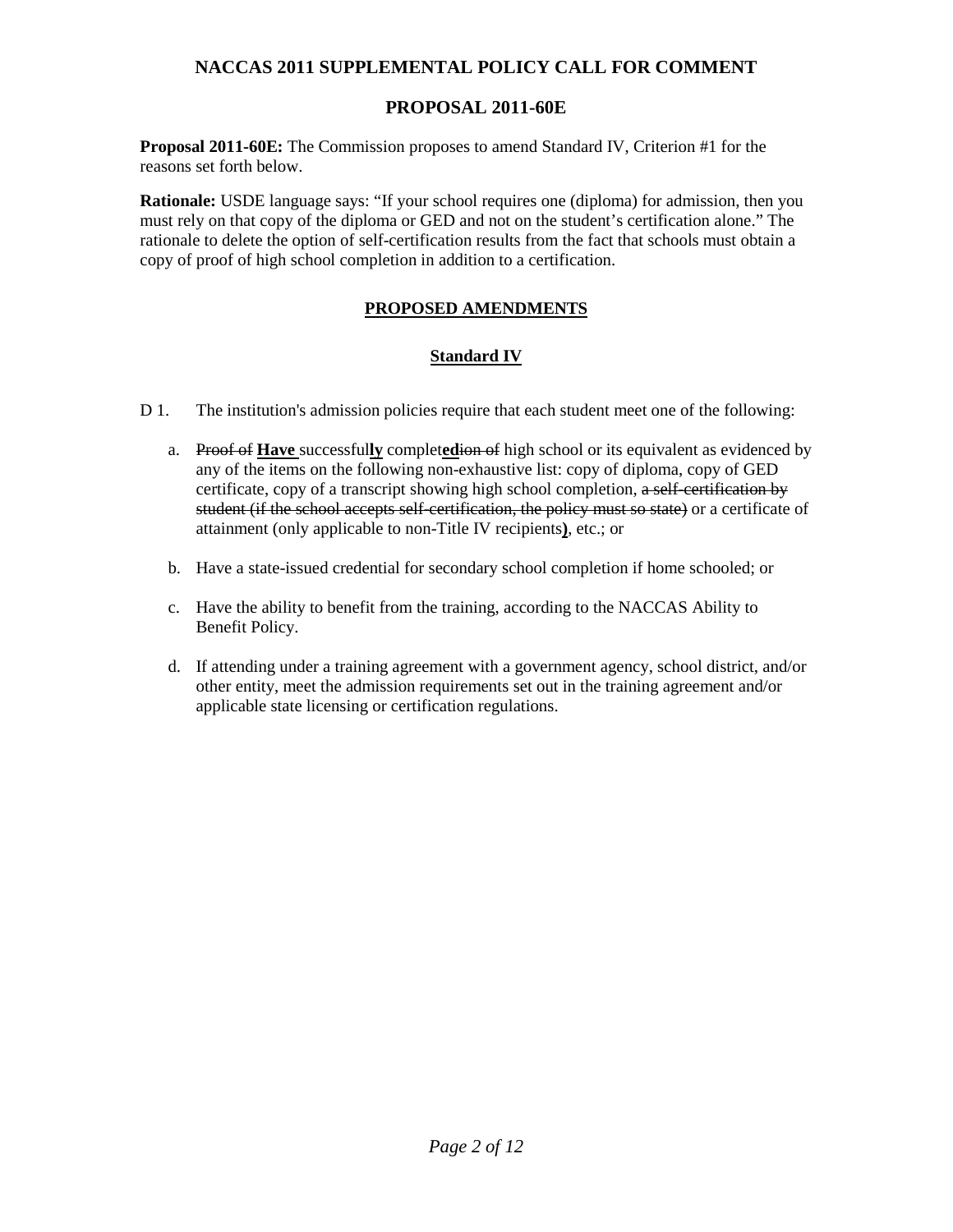# **PROPOSAL 2011-61E**

**Proposal 2011-61E:** The Commission proposes to amend Standard VI, Criterion 15 for the reasons set forth below.

**Rationale:** At the May 2011 meeting, the Commission acted to adopt by emergency action a new Standard VI, Criterion 15. However, the committee wanted to clarify that institutions may contract with other entities for the distance education portion of programs. Therefore, the Commission adopted the following language by emergency action at the August commission meeting.

### **PROPOSED AMENDMENTS**

### **Standard VI**

D 15. **The institution is responsible for the** Distance education must be manage**ment**d, controlled, and delivered**y of distance education instruction** by the approved institution.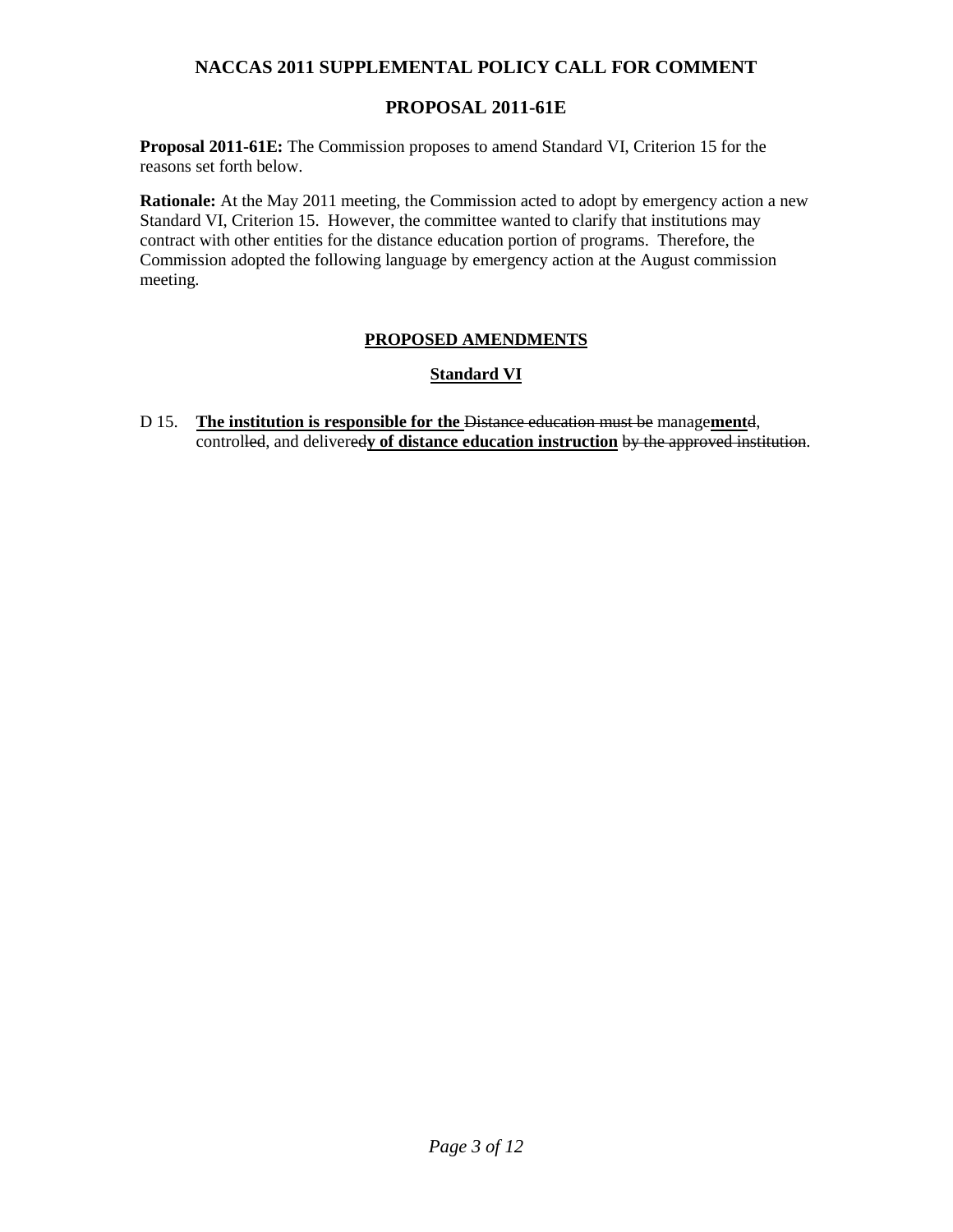### **PROPOSAL 2011-62E**

**Proposal 2011-62E:** The Commission proposes to amend Policy IV.01 for the reasons set forth below.

**Rationale:** USDE language says: "If your school requires one (diploma) for admission, then you must rely on that copy of the diploma or GED and not on the student's certification alone." The rationale to delete the option of self-certification results from the fact that schools must obtain a copy of proof of high school completion in addition to a certification.

### **PROPOSED AMENDMENTS**

### **Policy IV.01**

### **ADMISSION POLICIES AND PROCEDURES: ADMISSIONS POLICY**

 NACCAS requires each institution to have in place an admissions policy that identifies all requirements that a prospective student must meet prior to enrolling in, and beginning a specific program of study. Required documents must be maintained in each student's file. Criterion 2 states:

 The school's admission policies require that each admitted student meet one of the following:

- a. Have a high school diploma, or its equivalent, a transcript showing high school completion, or a certificate of attainment (only applicable for non-Title IV recipients)**, or self-certification**; or
- b. Have a state-issued credential for secondary school completion if homeschooled; or
- c. Have the ability-to-benefit from the training, according to the NACCAS Ability-To-Benefit Policy.
- d. If enrolled under a training agreement with a government agency, school district, and/or other entity, meet the admission requirements set out in the training agreement and/or applicable state licensing or certification regulations.

#### **High School Diploma/GED**

NACCAS recognizes several equivalents to a high school diploma:

• A GED;

• A certificate demonstrating that the student has passed a state-authorized examination that the state recognizes as the equivalent of a high school diploma;

• An academic transcript of a student who has successfully completed at least a two-year program that is acceptable for full credit toward a bachelor's degree; or

• For a student who enrolls before completing high school, a high school transcript indicating the student has excelled in high school. The student must no longer be enrolled in high school, must satisfy your school's written policy for admitting such students, and must be starting a program that leads at least to an associate's degree or its equivalent.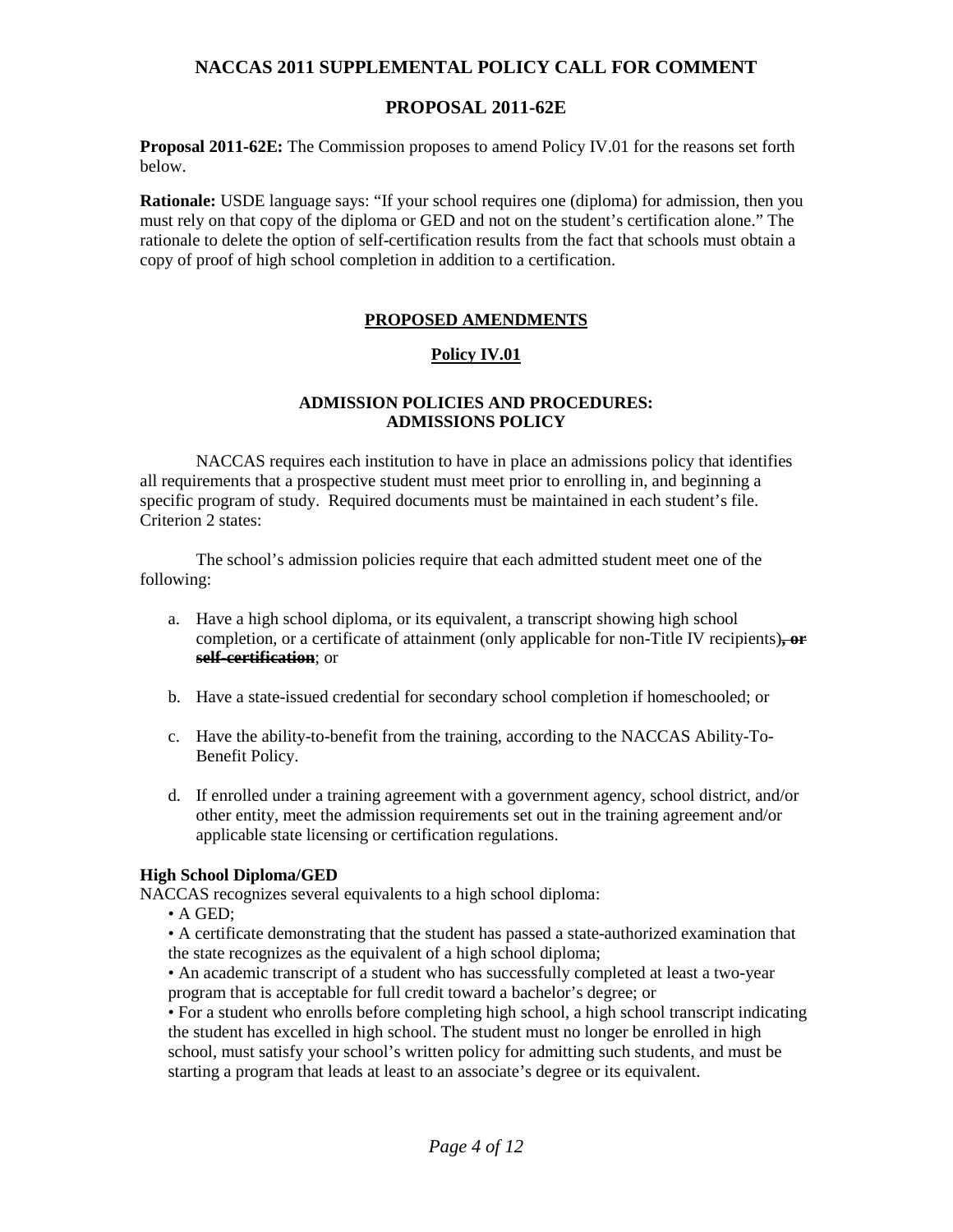# **PROPOSAL 2011-62E**

**• For a student who is unable to provide the actual documentation of high school completion or receipt of a GED certificate, students may self-certify their educational degree/certification by signing a notarized statement listing the name and address of the secondary school attended, and the approximate date they graduated or were awarded a GED certificate, if the institution's policy allows for it.**

### **Homeschooling**

Though homeschooled students are not considered to have a high school diploma or equivalent, they are eligible for admission into a NACCAS-accredited school, if the school's policy so states, and if their secondary school education was in a home school that state law treats as a home or private school. Some states issue a secondary school completion credential to homeschoolers. If this is the case in the state where the student was homeschooled, they must obtain this credential in order to be eligible for enrollment.

### **Proof of Age**

Proof of age may be documented by various means including, but not limited to, birth certificate, driver's license, government issued identification, birth registration, passport, etc.

### **Ability to Benefit**

For schools that accept ability-to-benefit students, the school must maintain documentation of the results of each student's test for verification that the student has achieved a passing score. Information on the third party test administrator also must be maintained. The institution must also maintain the name and address of the test administrator who administers the test and any identifier assigned to the test administrator by the test publisher or the state. An option to testing prior to enrollment is after enrollment, the student may satisfactorily complete 6 credit hours or 225 clock hours, if applicable.

#### **Policy on Training Agreements**

If a NACCAS-accredited institution enters into a training agreement with a government agency, school district, and/or other entity, it must ensure that the following conditions are met:

- 1. In order to comply with Section 1.2 of the Rules of Practice and Procedure, accredited institutions must have at least one student who is contracted under its own enrollment agreement separate and apart from any training agreements.
- 2. Students attending under a training agreement are not considered enrollees of the NACCAS-accredited institution and are not counted in the NACCAS Annual Report.
- 3. The institution is not required to have a separate contract with each individual student enrolled under the training agreement.
- 4. The institution must maintain a copy of any training agreement with a list of students enrolled through the agreement.
- 5. The training agreement must specify what is expected of the NACCAS-accredited institution with regard to the contractual relationship (i.e. reporting of attendance and grades, etc.).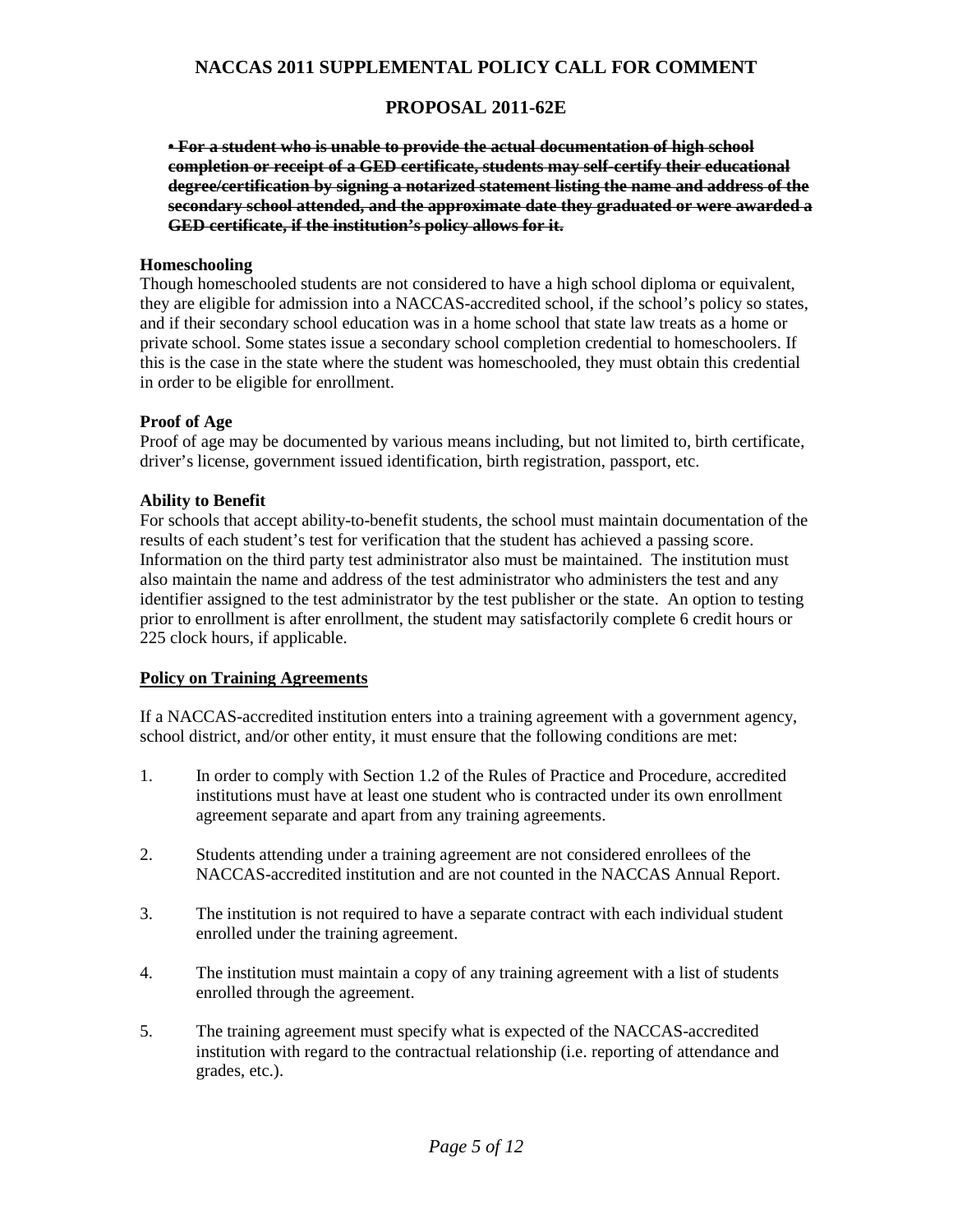### **PROPOSAL 2011-63E**

**Proposal 2011-63E:** The Commission proposes to amend Policy IX.01 for the reasons set forth below.

**Rationale:** At the May 2011 meeting, the Commission adopted, by emergency action, revised Policy IX.01 (Satisfactory Academic Progress). There was a comprehensive discussion about the revised checklist, based on comment received in response to the June Call for Comment. Some of the comments specifically related to the satisfactory academic progress status of students who re-enter institutions after an absence longer than 180 days. In accordance with regulations tied to the new Higher Education Opportunity Act, at the August Commission meeting the Commission adopted the changes noted below to Policy IX.01 (Satisfactory Academic Progress Requirements for Clock Hour programs). This change was adopted by emergency action.

### **PROPOSED AMENDMENTS**

### **Policy IX.01**

### **EVALUATION OF STUDENTS: SATISFACTORY ACADEMIC PROGRESS POLICY AND CHECKLIST FOR PROGRAMS MEASURED IN CLOCK HOURS OR COMPETENCIES**

A copy of this checklist is to accompany each Satisfactory Academic Progress Policy sent to the Commission, and this form is also a required exhibit for the Institutional Self-Study for Standard IX. For each of the items below, review the relevant section of your policy to determine if it contains all of the information required. Then list the item number on your policy where the information can be found. Enter an N/A for any item that does not apply to the institution's policy. For example, a school may not offer federal financial aid programs.

The Institution's Policy:

- \_\_\_\_ 1. Is written and identified as a Satisfactory Academic Progress Policy.
- \_\_\_\_ 2. Applies to every student enrolled in a NACCAS-approved program.
- \_\_\_\_ 3. Is provided to applicants prior to enrollment.
- \_\_\_\_ 4. Is applied consistently to all students enrolled in a specific program and scheduled for a particular category of attendance (part-time/full-time).
- \_\_\_\_ 5. Includes both quantitative (attendance) and qualitative (academic performance) elements that are evaluated on a cumulative basis at the designated evaluation periods throughout the course or program of study.
- \_\_\_\_ 6. Includes a maximum time frame in which a student must complete the educational course or program that is no longer than 150% of the NACCAS approved length of the educational course or program based on a100% attendance schedule measured in academic years, non-standard terms, or clock hours completed.
- \_\_\_\_ 7. Ensures that a leave of absence extends the student's contract period and maximum time frame by the same number of days taken in the leave of absence.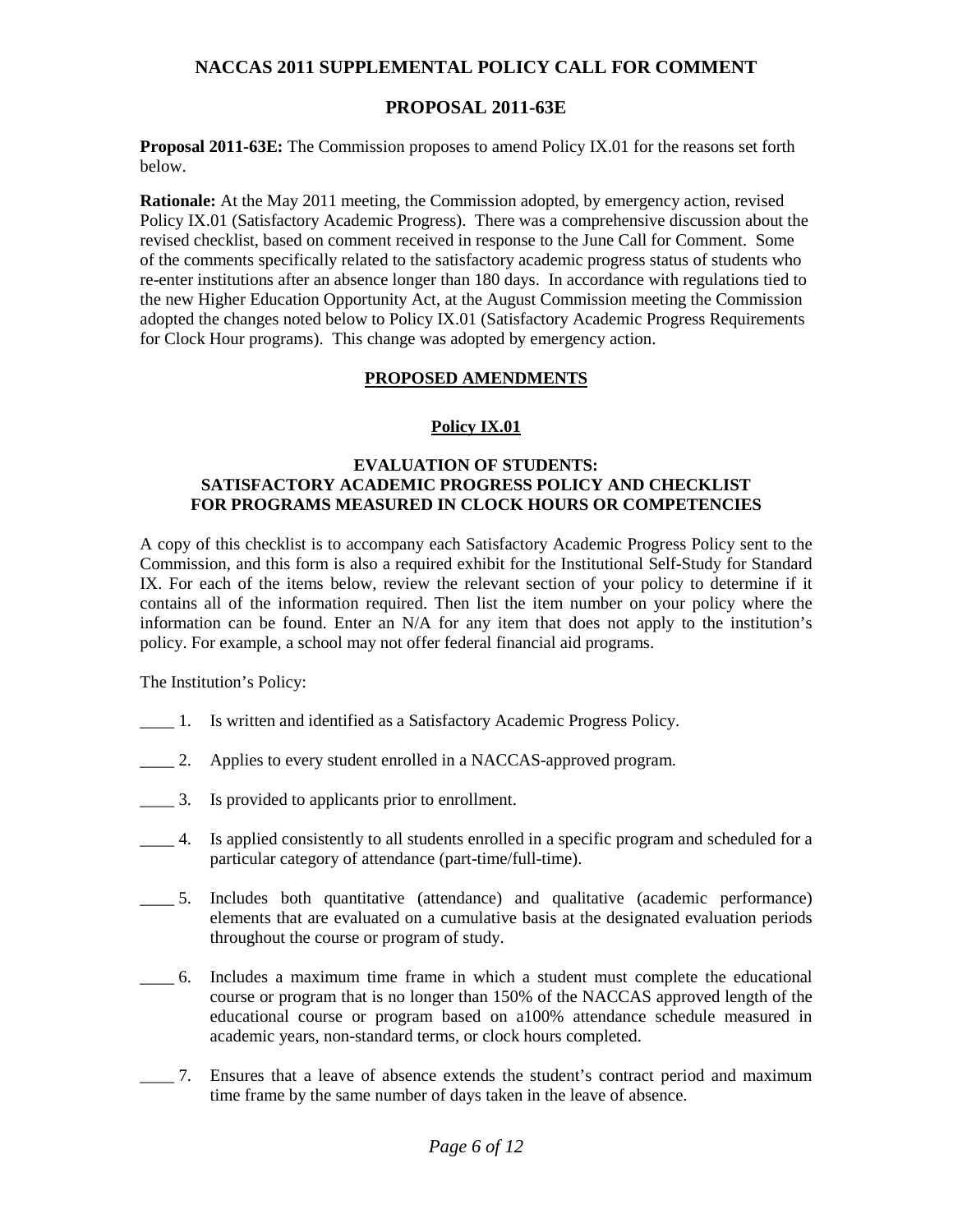## **PROPOSAL 2011-63E**

- \_\_\_\_ 8. Contains qualitative factors that will be evaluated to determine academic performance using a reasonable system of grades and/or work projects completed and/or comparable factors measurable against a norm.
- \_\_\_\_ 9. Contains a grading scale that includes a minimum acceptable level of progress requiring at least the equivalent of a 70% cumulative grade average or project completion rate, or a letter grade of C, or have an academic standing consistent with the institution's requirements for graduation, whichever is greater.
- \_\_\_\_ 10. Establishes evaluation periods, whether in clock hours, weeks, or months, that are similar in length.
- \_\_\_\_ 11. The first evaluation must occur no later than the mid-point of: the academic year or the course and/or program, whichever occurs sooner.
- \_\_\_\_ 12. Identifies whether evaluation periods are based on actual hours completed or scheduled hours.
- \_\_\_\_ 13. Specifies that students who meet the minimum requirements for attendance and academic performance are considered to be making satisfactory academic progress until the next scheduled evaluation.
- \_\_\_\_ 14. May allow for an initial status of satisfactory academic progress *warning* for students who are not considered meeting minimum standards for satisfactory academic progress. (The institution may elect to place the student on satisfactory academic progress *probation* without first placing the student on *warning*. See item below.)
- \_\_\_\_ 15. Indicates how a student can re-establish satisfactory academic progress and/or financial aid eligibility, if applicable.
- \_\_\_\_ 16. May allow for the status of *probation* for students who are not considered meeting minimum standards for satisfactory academic progress if:
	- \_\_\_\_ a. The institution evaluates the student's progress and determines that the student did not make satisfactory academic progress during the *warning* or previous evaluation period; and
	- \_\_\_\_ b. The student appeals the negative progress determination at the beginning of the probationary period; and
	- \_\_\_\_ c. The institution determines that satisfactory academic progress standards can be met by the end of the subsequent evaluation period.
- \_\_\_\_ 17. May allow a student to appeal a satisfactory academic progress determination. If the institution permits a student to appeal a satisfactory academic progress determination, the policy must describe:

\_\_\_\_ a. How the student may re-establish eligibility for financial aid, if applicable;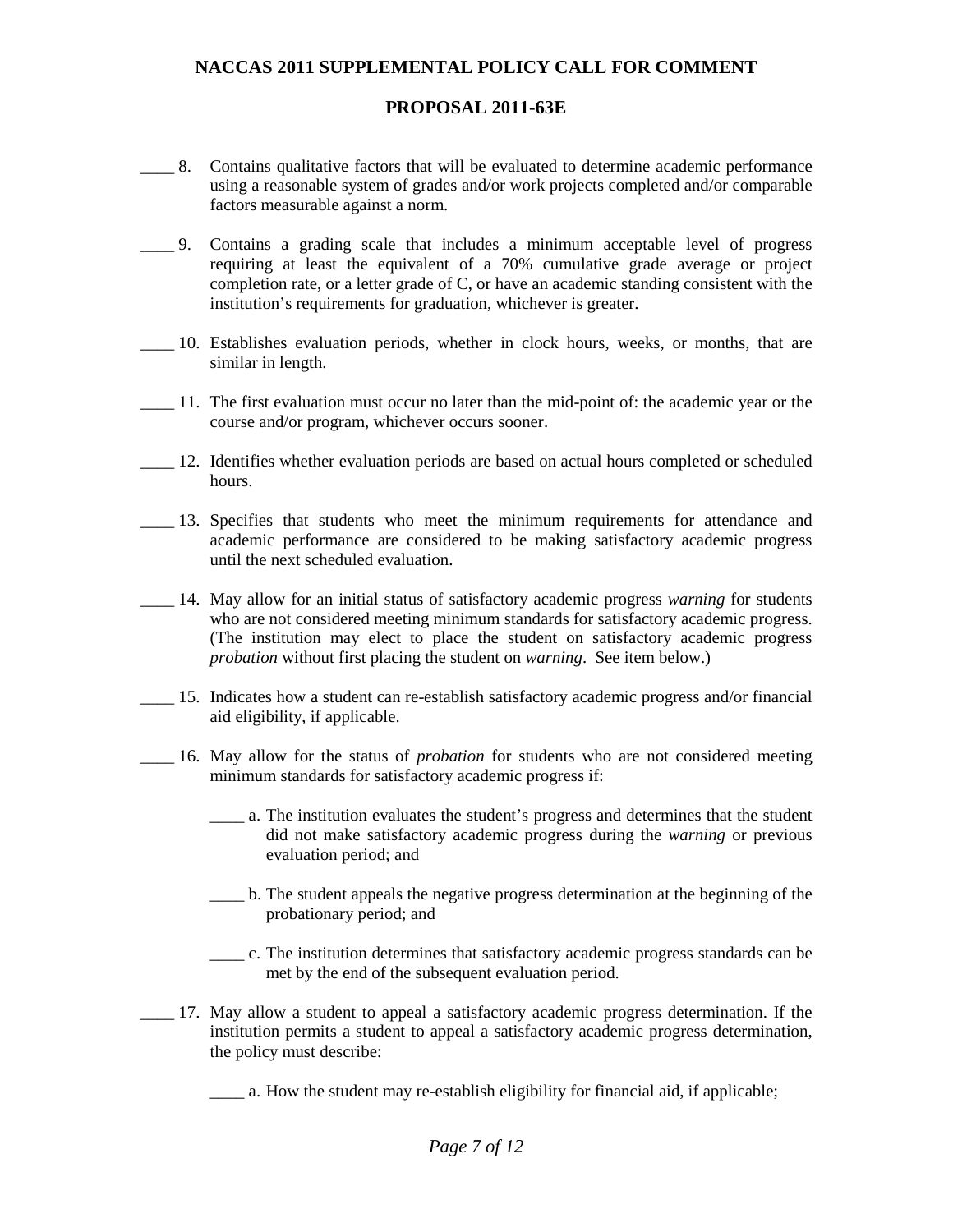### **PROPOSAL 2011-63E**

- \_\_\_\_ b. The reasons for which a student may appeal such as the death of a relative, an injury or illness of the student, or other allowable special circumstances;
- \_\_\_\_ c. Documentation the student must submit regarding why the student failed to make satisfactory academic progress and what has changed in the student's situation that will allow the achievement of satisfactory academic progress at the next evaluation; and
- \_\_\_\_ d. How the results of the appeal are documented in the student's file.
- \_\_\_\_ 18. States that a student who does not achieve the minimum standards is no longer eligible for Title IV, HEA program funds, if applicable, unless the student is on *warning* or has prevailed upon appeal of the determination that has resulted in the status of *probation*.
- \_\_\_\_ 19. Requires the institution to notify students of any evaluation that impacts the student's eligibility for financial aid, if applicable.
- \_\_\_\_ 20. Details reasonable provisions regarding temporary interruptions or Leaves of Absence.
- \_\_\_\_ 21. Addresses the status of students re-entering **the** institution and requires that students **they** re-entering in less than 180 calendar days from the date of interruption, enter in the same progress status as when they left.
- \_\_\_\_ 22. States whether course incompletes, withdrawals, or repetitions apply to the institution, and if so, states the policy.
- 23. States that course incompletes, repetitions, and non-credit remedial courses have no effect upon the institution's satisfactory academic progress standards if the institution has no such items or policies.
- \_\_\_\_ 24. Establishes that transfer hours from another institution that are accepted toward the student's educational program are counted as both attempted and completed hours.
	- 25. Describes how students have access to satisfactory academic progress evaluation results.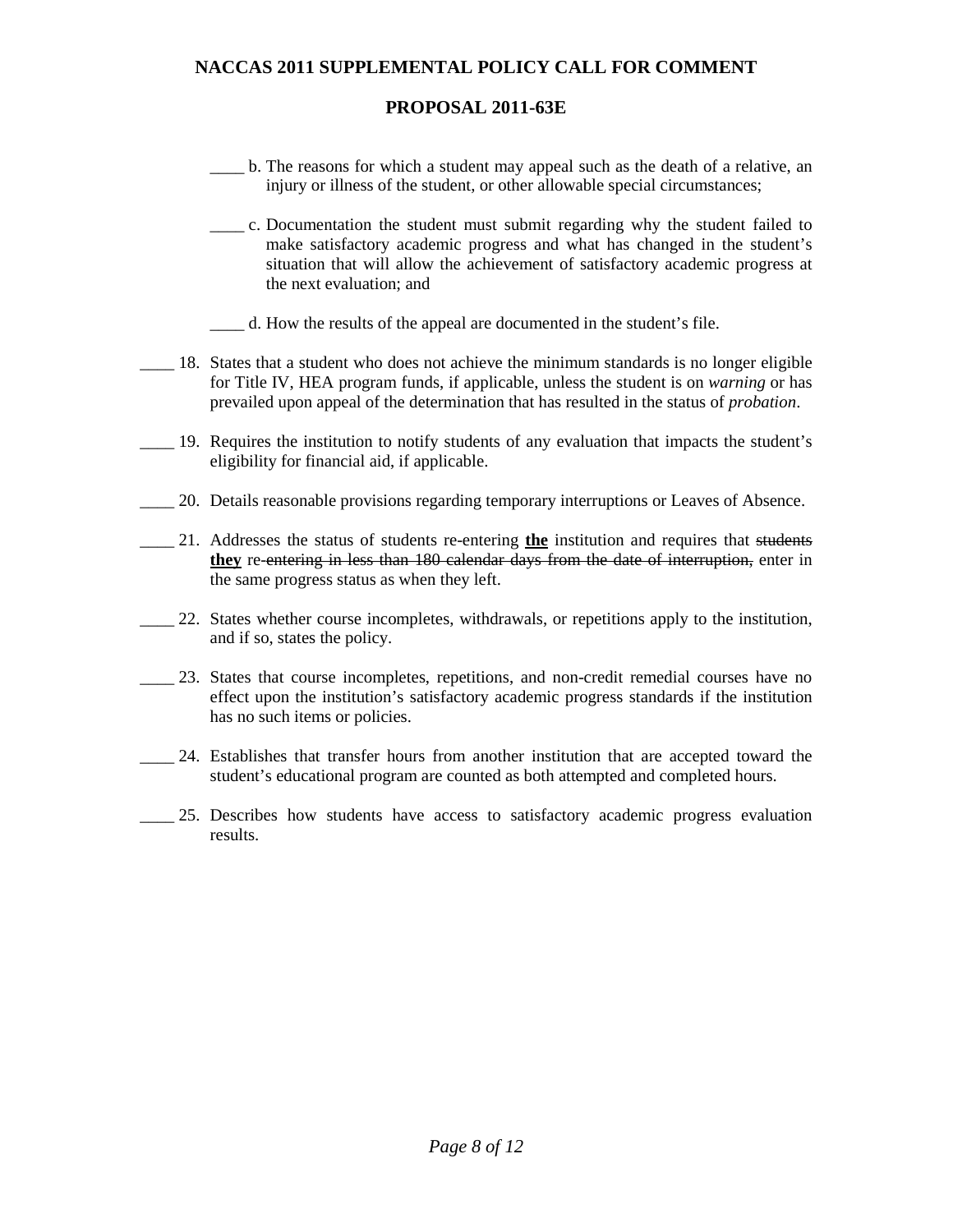### **PROPOSAL 2011-64E**

**Proposal 2011-64E:** The Commission proposes to amend Policy IX.02 for the reasons set forth below.

**Rationale:** At the May 2011 meeting, the Commission adopted, by emergency action, revised Policy IX.02 (Satisfactory Academic Progress). There was a comprehensive discussion about the revised checklist, based on comment received in response to the June Call for Comment. Some of the comments specifically related to the satisfactory academic progress status of students who re-enter institutions after an absence longer than 180 days. In accordance with regulations tied to the new Higher Education Opportunity Act, at the August Commission meeting the Commission adopted the changes noted below to Policy IX.02 (Satisfactory Academic Progress Requirements for credit based programs). This change was adopted by emergency action.

### **PROPOSED AMENDMENTS**

### **Policy IX.02**

#### **EVALUATION OF STUDENTS: SATISFACTORY ACADEMIC PROGRESS POLICY AND CHECKLIST FOR PROGRAMS MEASURED IN CREDIT HOURS**

A copy of this checklist is to accompany each Satisfactory Academic Progress Policy sent to the Commission, and this form is also a required exhibit for the Institutional Self-Study for Standard IX. For each of the items below, review the relevant section of your policy to determine if it contains all of the information required. Then list the item number on your policy where the information can be found. Enter an N/A for any item that does not apply to the institution's policy. For example, a school may not offer federal financial aid programs.

The Institution's Policy:

- \_\_\_\_ 1. Is written and identified as a Satisfactory Academic Progress Policy.
- \_\_\_\_ 2. Applies to every student enrolled in a NACCAS approved program.
- \_\_\_\_ 3. Is provided to applicants prior to enrollment.
- \_\_\_\_ 4. Is applied consistently to all students enrolled in a specific program and scheduled for a particular category of attendance (part-time/full-time).
- \_\_\_\_ 5. Includes both quantitative (academic terms) and qualitative (academic performance) elements that are evaluated on a cumulative basis at the designated evaluation periods throughout the course or program of study.
- \_\_\_\_ 6. Includes a maximum time frame in which a student must complete the educational course or program that is no longer than 150% of the NACCAS approved published length of the educational course or program based on the number of credit hours to complete the program measured in quarter or semester terms.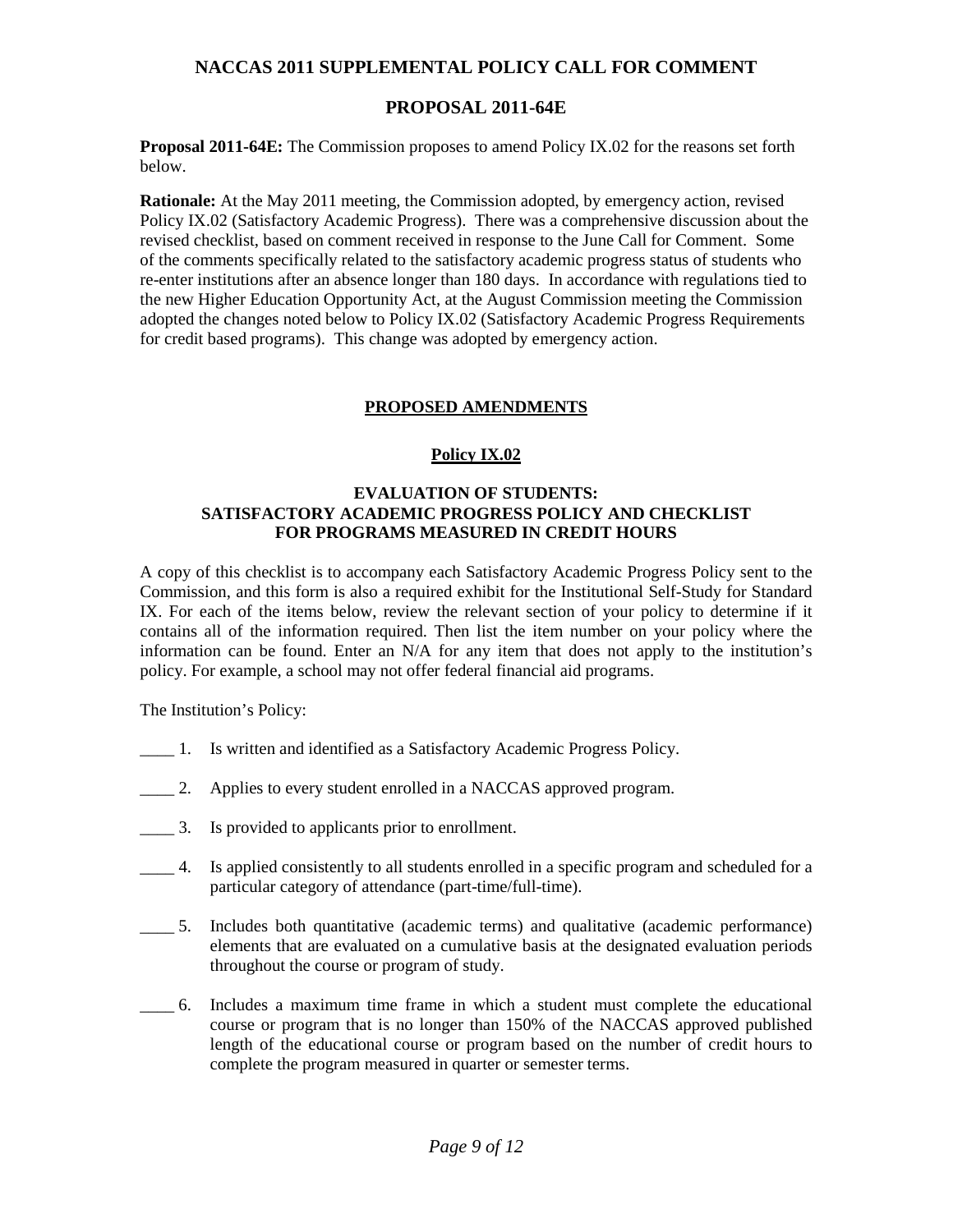### **PROPOSAL 2011-64E**

- \_\_\_\_ 7. Ensures that a leave of absence extends the student's contract period and maximum time frame by the same number of days taken in the leave of absence.
- \_\_\_\_ 8. Contains qualitative factors that will be evaluated to determine academic performance using a reasonable system of grades and/or work projects completed and/or comparable factors measurable against a norm.
- \_\_\_\_ 9. Contains a grading scale that includes a minimum acceptable level of progress requiring at least the equivalent of a 70% cumulative grade average or project completion rate, or a letter grade of C, or have an academic standing consistent with the institution's requirements for graduation, whichever is greater.
- \_\_\_\_ 10. Monitors the academic progress of students at the midpoint and end of each term.
- \_\_\_\_ 11. Establishes that for a school participating in Title IV, HEA programs, states a student's successful course completion percentage is based on the number of successfully completed credit hours (those with a grade of 70% or higher or as otherwise defined by the institution) divided by the cumulative number of credit hours attempted by the student at that time.
- \_\_\_\_ 12. Specifies that students who meet the minimum requirements for academic performance are considered to be making satisfactory academic progress until the next scheduled evaluation.
- \_\_\_\_ 13. May allow for an initial status of satisfactory academic progress *warning* for students who are not considered meeting minimum standards for satisfactory academic progress. (The institution may elect to place the student on satisfactory academic progress *probation* without first placing the student on *warning*. See item below.)
- \_\_\_\_ 14. Indicates how a student can re-establish satisfactory academic progress and/or financial aid eligibility, if applicable.
- \_\_\_\_ 15. May allow for the status of *probation* for students who are not considered meeting minimum standards for satisfactory academic progress if:
	- \_\_\_\_ a. The institution evaluates the student's progress and determines that the student did not make satisfactory academic progress during the *warning* or previous evaluation period; and
	- \_\_\_\_ b. The student appeals the negative progress determination at the beginning of the probationary period; and
	- \_\_\_\_ c. The institution determines that satisfactory academic progress standards can be met by the end of the subsequent evaluation period.
- \_\_\_\_ 16. May allow a student to appeal a satisfactory academic progress determination. If the institution permits a student to appeal a satisfactory academic progress determination, the policy must describe: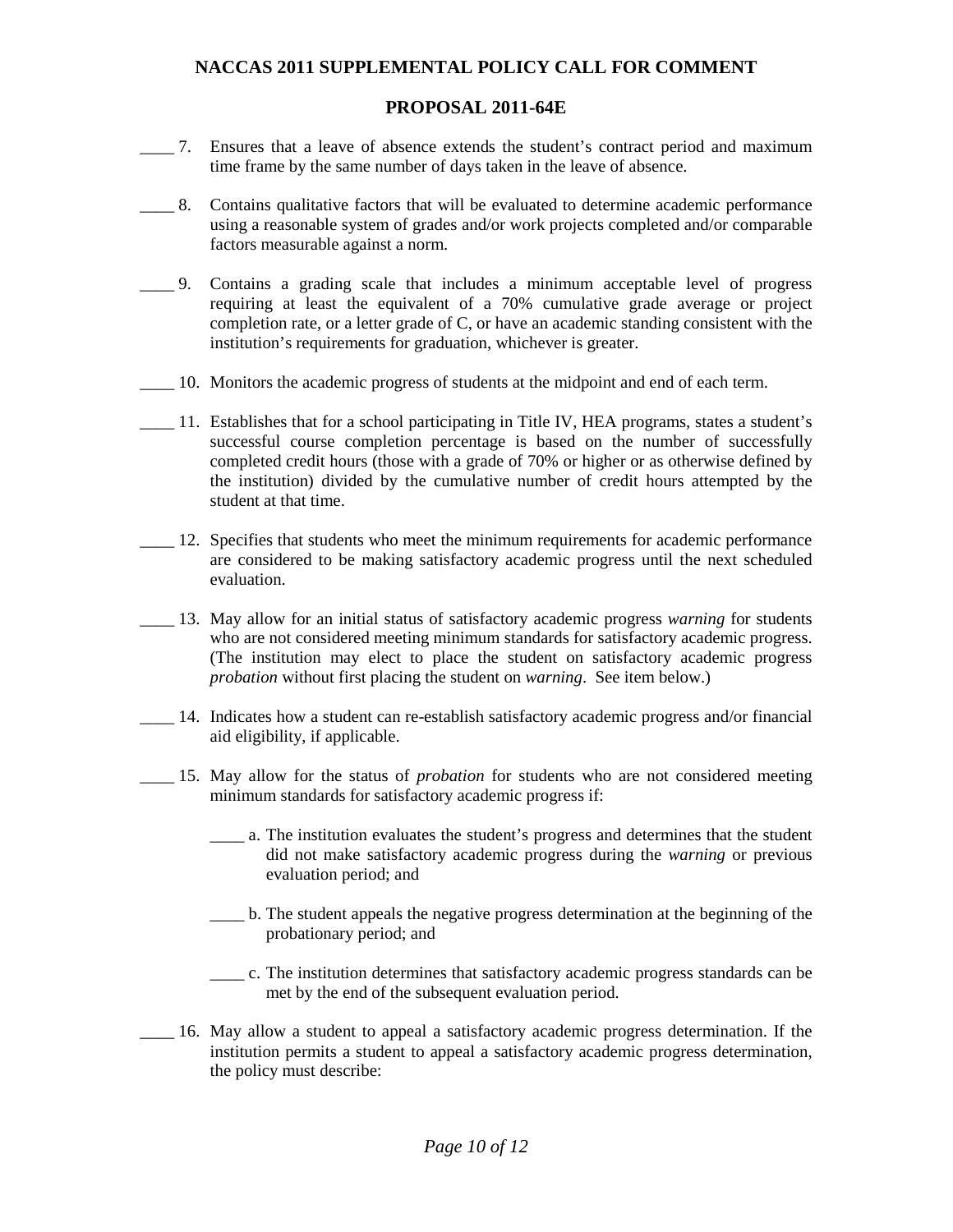### **PROPOSAL 2011-64E**

- a. How the student may re-establish eligibility for financial aid, if applicable;
- \_\_\_\_ b. The reasons for which a student may appeal such as the death of a relative, an injury or illness of the student, or other allowable special circumstances;
- \_\_\_\_ c. Documentation the student must submit regarding why the student failed to make satisfactory academic progress and what has changed in the student's situation that will allow the achievement of satisfactory academic progress at the next evaluation; and
- \_\_\_\_ d. How the results of the appeal are documented in the student's file.
- \_\_\_\_ 17. States that a student who does not achieve the minimum standards is no longer eligible for Title IV, HEA program funds, if applicable, unless the student is on *warning* or has prevailed upon appeal of the determination that has resulted in the status of *probation*.
- \_\_\_\_ 18. Requires the institution to notify students of any evaluation that impacts the student's eligibility for financial aid, if applicable.
- \_\_\_\_ 19. Details reasonable provisions regarding temporary interruptions or Leaves of Absence.
- \_\_\_\_ 20. Addresses the status of students re-entering **the** institution and requires that students **they** re-entering in less than 180 calendar days from the date of interruption, enter in the same progress status as when they left.
- \_\_\_\_ 21. States whether course incompletes, withdrawals, or repetitions apply to the institution, and if so, states the policy.
- \_\_\_\_ 22. States that course incompletes, repetitions, and non-credit remedial courses have no effect upon the institution's satisfactory academic progress standards if the institution has no such items or policies.
- \_\_\_\_ 23. Establishes that transfer credit hours from another institution that are accepted toward the student's educational program are counted as both attempted and completed.
- \_\_\_\_ 24. Describes how students have access to satisfactory academic progress evaluation results.